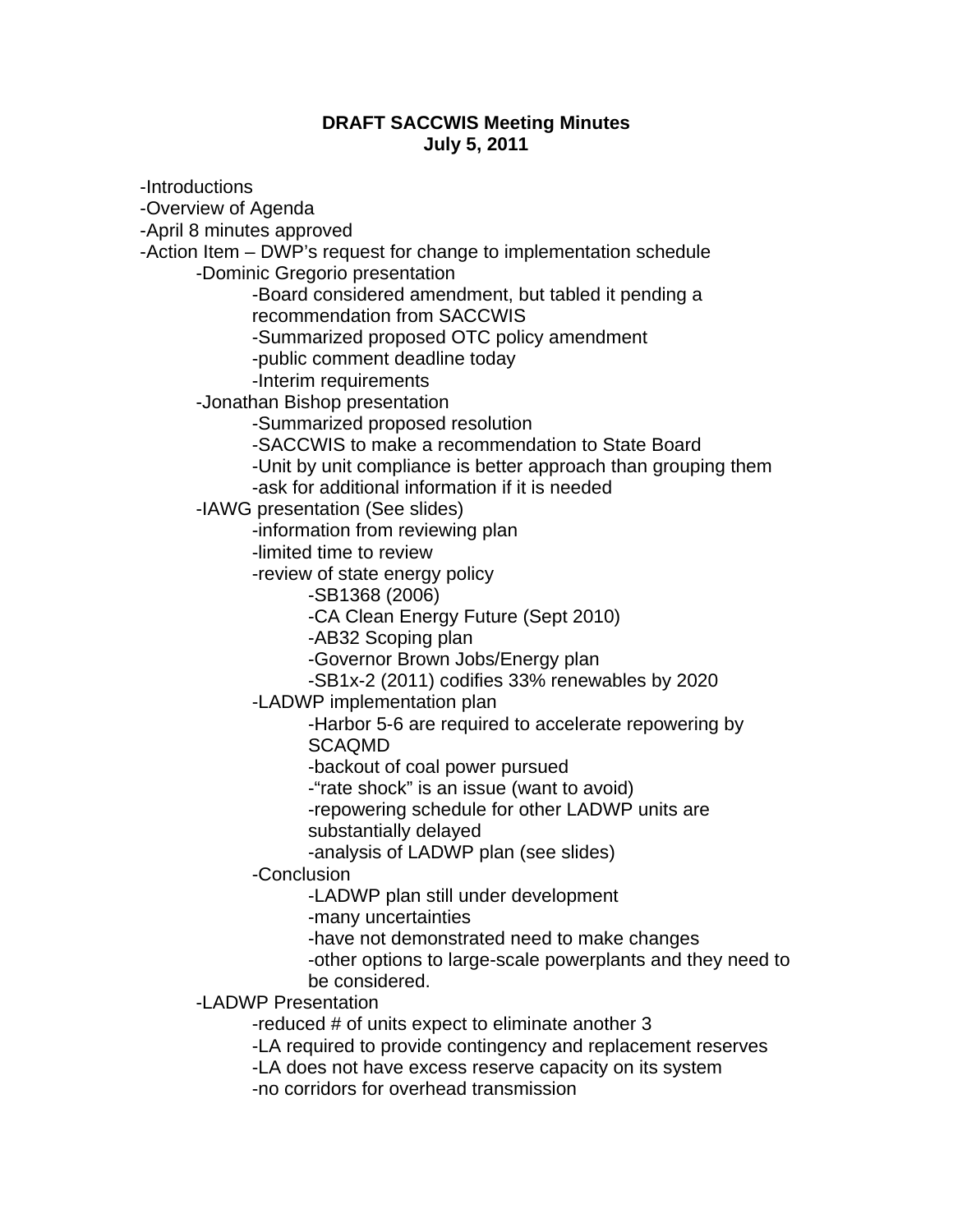-amendment cannot be considered in isolation

-have to work with other regulatory mandates and initiatives.

-increase demand for electric power

-slides Timeframe 2014-2020

-amendment ensures local and system reliability

-eventually all LA plants will be off OTC

-Discussion

-Oglesby:-need additional work to address uncertainties

-LADWP:-working on cooperative solutions

 -Millar:-close gap between available information and presentation -LADWP: type of technology when going through replacement, demonstrated capabilities for some, don't know type of cooling tower-some still needs to be analyzed.

-Millar: concern about reliability in between shut down and reliability of new

-LADWP: dovetailing of schedule, see executive summary 6 and 7 -Millar: important to understand what drives some delays -Corey: CHP energy efficiency

-LADWP: goal 10% by 2016, depend on funding depend on DG. Capacity and backup reserves.

-goal: energy available where and when needed.

-maintain equipment and contingencies

-Fitch: Can CEQA permitting, planning be done in conjunction? -LADWP: cannot order equipment until CEQA approved, need to start construction within five years

-Sean Backwell?

Coast Keeper

-concerns to proposal

 -need further details on grid reliability, wants postponement -fails to consider other options

-cost should not be an issue for SACCWIS-just grid reliability

## -David Nelson

-Coastal Alliance on Plant Expansion

-echo coast keeper's comments

-facts don't uphold extra 2 decades of OTC

-Morro Bays was done 7 years ago by CEC

-If make exceptions for LADWP make it only to them.

-Morro Bay has taken 12 years now want to extend further.

## -Angela Kelly-NRDC

-submitted letter on Friday

-p17 cost is not a factor in feasibility

-charge of SACCWIS

-Sec3a)1)

-realistic schedules, as short as possible.

-LADWP does not address this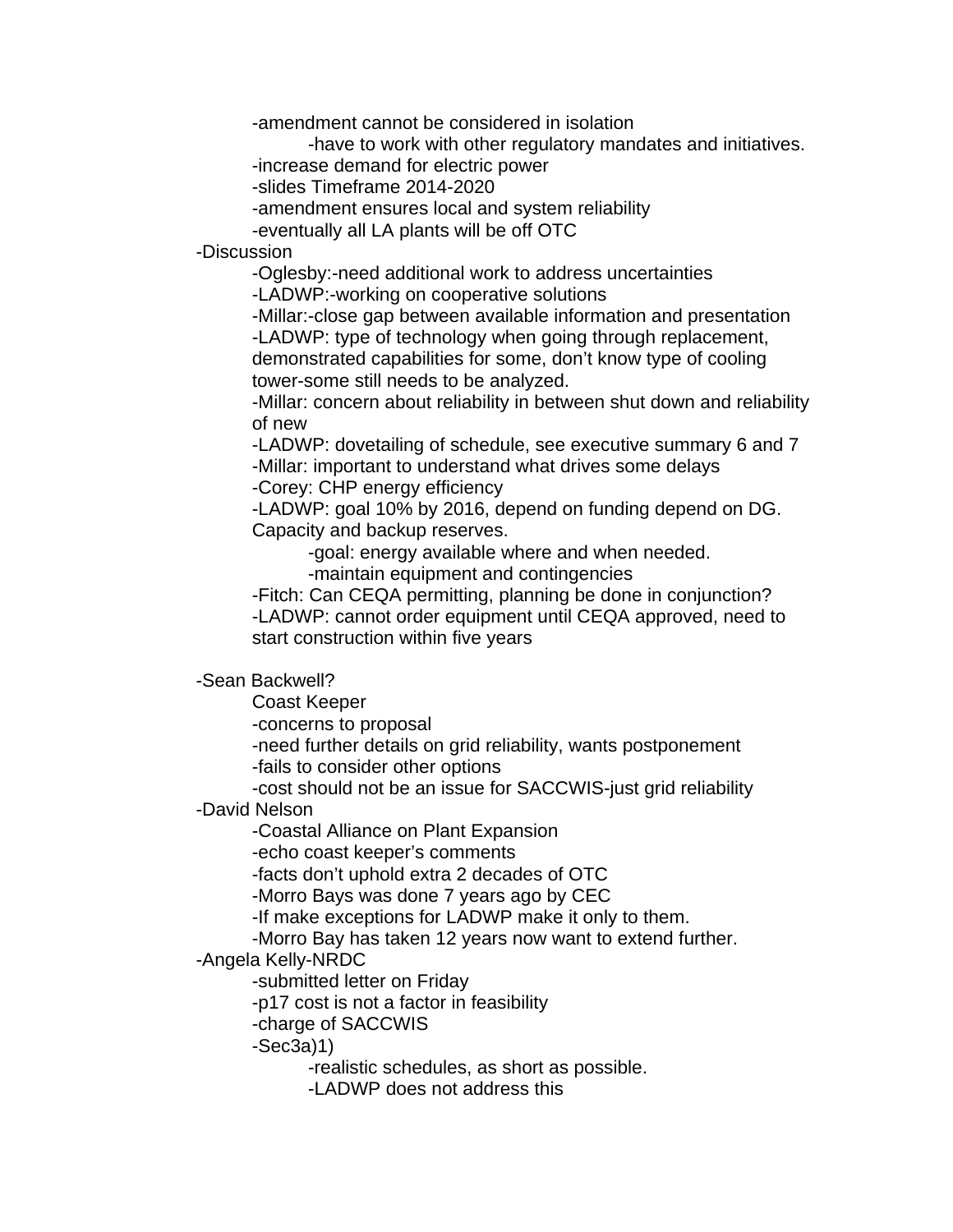-too many "To be determined" statements

-detailed unit by unit analysis is needed to determine if extension is warranted.

-2<sup>nd</sup> number 4 clause should be adopted

-1<sup>st</sup> clause of 4 is contradictory

-delete clause number 5

-Sean Beatty –GenOn

-Operates power plants

-language in proposed amendment a concern

-asked for Track 2 compliance schedule

-is too specific to LADWP

-OTC would still occur at his plants after 2020

 -treat us fairly – hope it does not affect those other than LADWP

-Just use table of extensions not language.

-Julie Gill - Southland

--concern w/ section C of proposed language

-supports extension of time

-Oglesby: -dilemma, uncertainty of market

-skepticism of others

 -difficult to make decisions through 2025 without a snapshot -5 year review allows for progress to be made and further analytical work

-IAWG frustrated with lack of info

-recommend Water Board require an update on implementation plan

-Millar: -plan put forward would be reliable

 -do reliability concerns necessitate additional 15 years? -case can be made but have to consider IAWG concerns

-Fitch: -need really strong justification

-challenges mentioned by LADWP same as other face.

-updated plan sooner rather than approve 15 year extension.

-how to implement in the fastest feasible way

-Oggins: -too soon to be asking for extensions

-support IAWG recommendation

-Corey: -if strike first number for and the

-Millar: -update by LADWP by year end.

-IAWG – 4a is an accurate statement.

-4b needs to be more clear.

 -SACCWIS revised language of proposed resolution (see final edits) -Revisions

-1 opposed (Oglesby) rest in favor

-Jon Bishop will present item to the Board at the July 19 meeting

-Dominic: update on Merchant Generator Implementation plans

-see slides